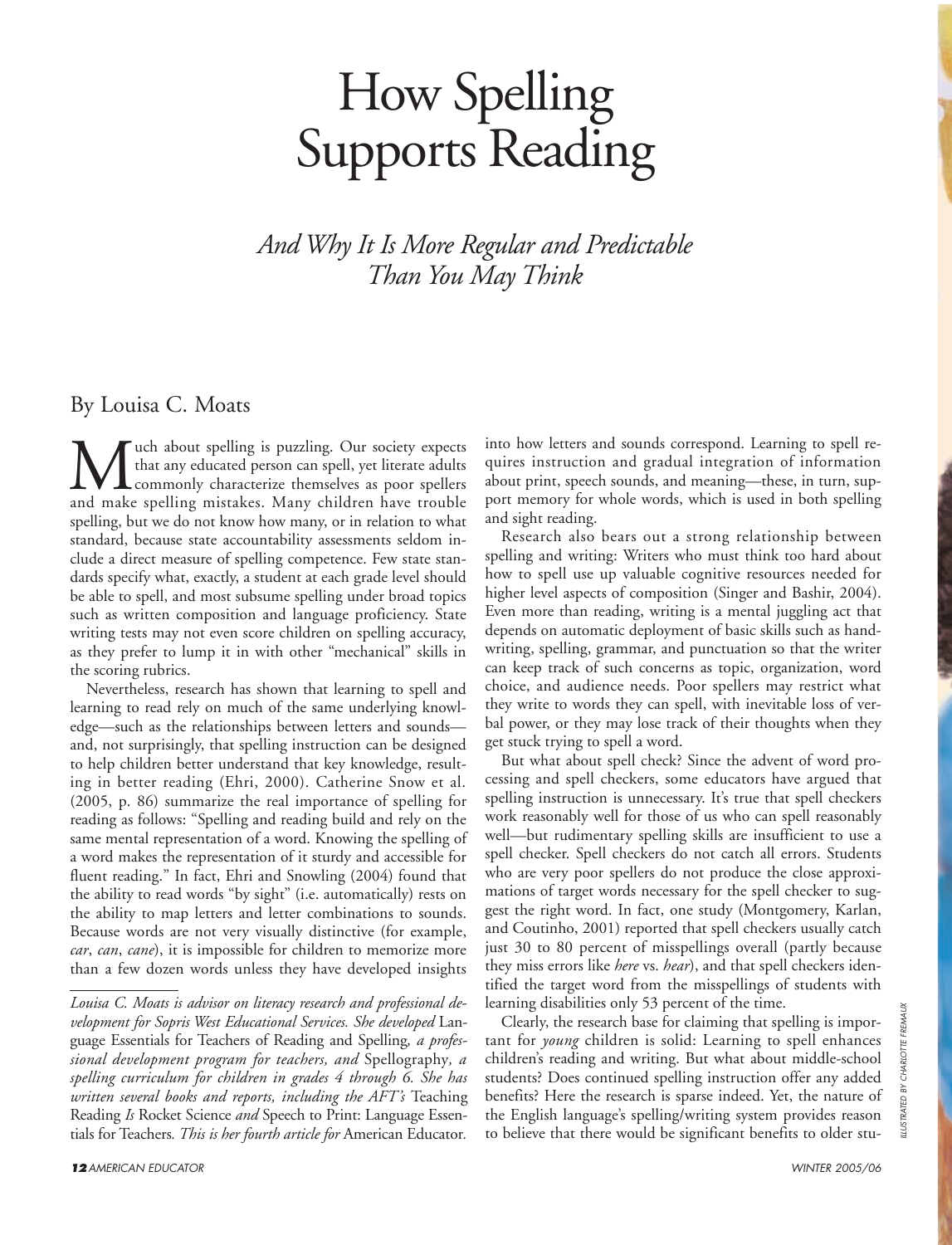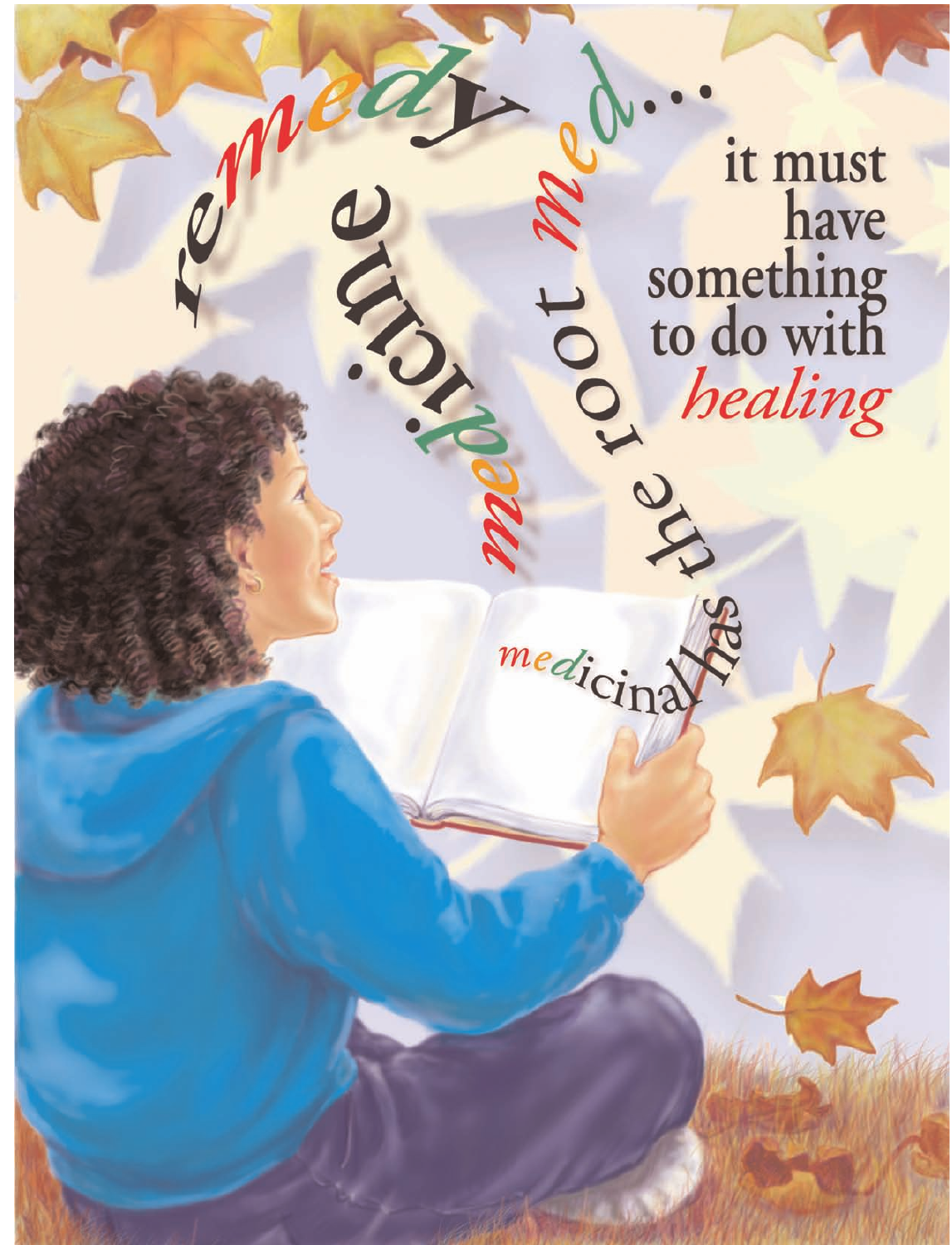dents from allocating a small amount of time to continued, appropriate spelling instruction. In addition to continuing to learn the rules of spelling, students can develop a deep understanding of English by studying the meanings of roots, prefixes, and suffixes; families of related words; the historical development of the English language; and words' language of origin. It's very likely that this sort of word study (in addition to being intrinsically interesting to many students) would support vocabulary development and facilitate reading by enabling students to view any new word from the angles of sound, meaning, language of origin, and syntax. As a result, students would be more likely to be able to figure out the new word's meaning as well as how to spell it and how to use it with precision.

Those of us who can spell reasonably well take for granted the role that spelling plays in daily life. Filing alphabetically; looking up words in a phone book, dictionary, or thesaurus; recognizing the right choice from th granted the role that spelling plays in daily life. Filing alphabetically; looking up words in a phone book, dictionary, or thesaurus; recognizing the right choice from the possibilities presented by a spell checker; writing notes that others can read—and even playing parlor games—are all dependent on spelling. In a literate society, conventional spelling is expected and anything beyond a few small errors is equated with ignorance and incompetence. In fact, the National Commission on Writing for America's Families, Schools, and Colleges (2005) reported that 80 percent of the time an employment application is doomed if it is poorly written or poorly spelled.

Why does spelling appear on the one hand to be simple, something any reasonably intelligent person should be able to do, but on the other hand, cause so many students academic grief? How can spelling be taught so that it will support reading instruction as well as help students understand how the spelling system works and see the ways in which spelling is predictable? This article attempts to answer both of these questions by first exploring the nature of the English language's writing/spelling system and, second, by outlining the key content that students should master in kindergarten through seventh grade.

## **I. Making Sense of the English Spelling System (It's Not as Irregular as You Think)**

The spelling of words in English is more regular and patternbased than commonly believed. According to Hanna, Hanna, Hodges, and Rudorf (1966), half of all English words can be spelled accurately on the basis of sound-symbol correspondences alone, meaning that the letters used to spell these words predictably represent their sound patterns (e.g., *back, clay, baby*). These patterns, though, are somewhat complex and must be learned (e.g., when to use "*ck*" as in *back* and when to use "*k*" as in *book*). Another 34 percent of English words

would only have one error if they were spelled on the basis of sound-symbol correspondences alone.\* That means that the spelling of 84 percent of words is mostly predictable. Many more words could be spelled correctly if other information was taken into account, such as word meaning and word origin. The authors estimated that only four percent of English words were truly irregular.† Thus, the spelling of almost any word can be explained if one or more of the following five principles of English spelling is taken into account:

1) Words' language of origin and history of use can explain their spelling.

2) Words' meaning and part of speech can determine their spelling.

3) Speech sounds are spelled with single letters and/or combinations of up to four letters.

4) The spelling of a given sound can vary according to its position within a word.

5) The spellings of some sounds are governed by established conventions of letter sequences and patterns.

Each principle is explained in broad strokes and illustrated with one or more examples over the next several pages. Together, the first two principles explain why English words are so complex—and why that complexity is well worth the frustration it causes for beginning spellers (and readers). The last three principles reveal the order behind the seeming chaos; for the most part, these three result from well-meaning attempts to bring regularity to the English language.

As you read about these principles, keep in mind that this part of the article is designed to help teachers better understand the nature and structure of the English spelling system. This is essential background knowledge for teachers of reading, spelling, and writing. As Snow et al. (2005, p. 87) explained, the rules for spelling are very complex, "so it is not surprising that many highly literate adults who use those rules correctly [and automatically] find it difficult to talk about them or answer questions about them. Teachers who have been



<sup>\*</sup>Typically, that error would occur in spelling a vowel sound; vowels have multiple alternative spelling and some are quite variable (e.g., these words all have a long u /ū/, sound: use, few, beauty).

<sup>†</sup> More current and sophisticated analyses of the sound-to-spelling system of English have shown that vowel spelling variation is much greater than consonant variation (Kelssler and Treiman, 2001).

<sup>‡</sup> Of course, the reliance on Greek continues today in science, mathematics, and philosophy; recently coined terms include synthesizer and cryptogram.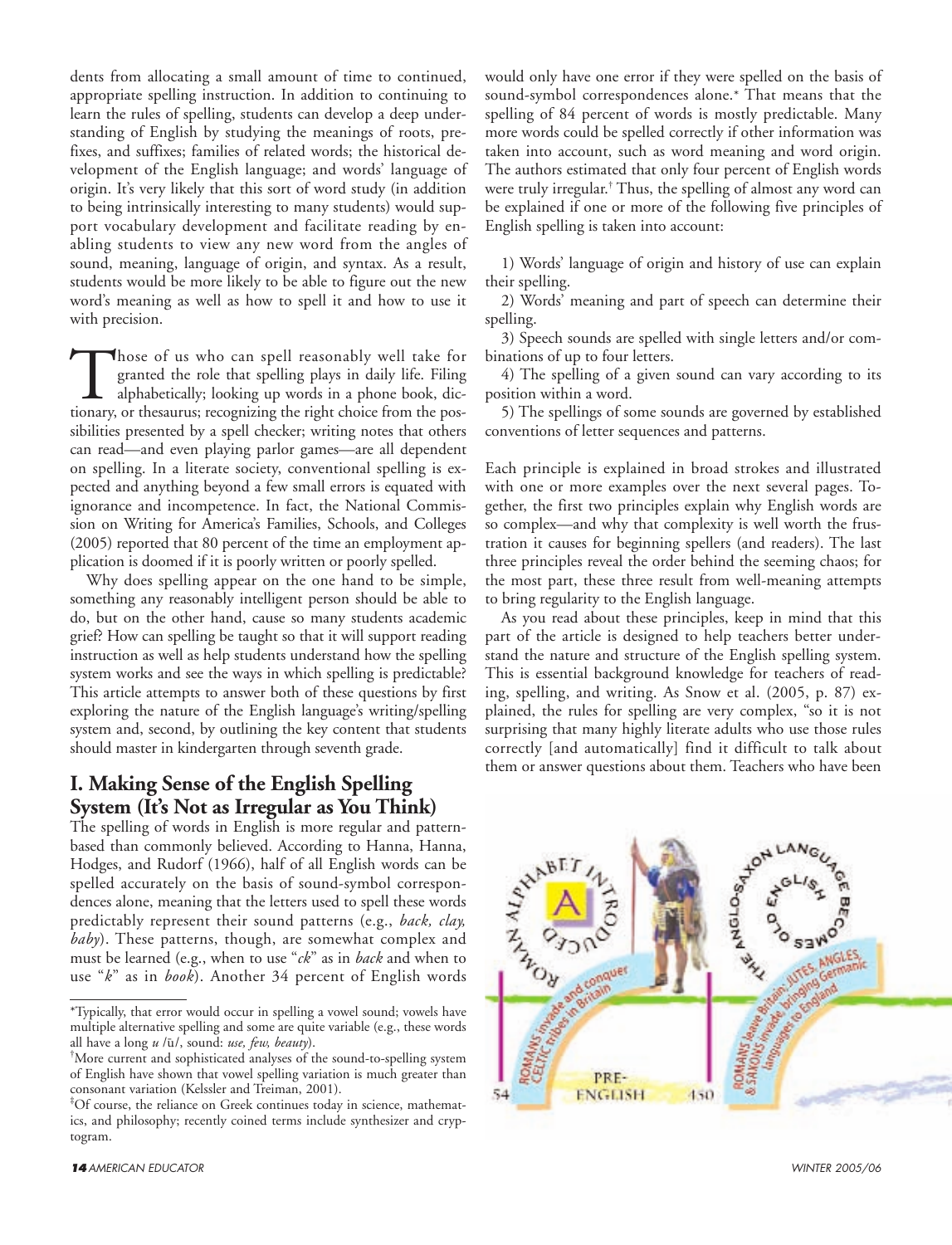taught about phonics … have typically received information about … [spelling] as lists of rules about letter sequence constraints. Such lists are unmotivated, unappealing, and difficult to learn. Lists without a logical framework or set of principles must be learned by rote rather than reason." By providing a logical framework, these five principles transform spelling from an arbitrary list of rules about how letters can and cannot be combined into a structured system. Section two of this article offers a way of breaking that system into key content for instruction in kindergarten through seventh grade.

#### **1. Words' language of origin and history of use can explain their spelling.**

One of the main reasons that English seems so irregular is that we have lots of different spellings for the same sound. For example, the /k/ sound can be spelled with several different letters and letter combinations, such as *k* (*king*), *c* (*cat*), *ck* (*back*), *qu* (*queen*), and *ch* (*chorus*). Why is this? Modern English has been influenced by several core languages, primarily Anglo-Saxon, Norman French (a dialect of Old French used in medieval Normandy), Latin, and Greek. Because each of these languages contributed its own conventions for spelling speech sounds, syllables, and meaningful units of speech, the spelling of a word is often related to, and even explained by, its history and language of origin (Balmuth, 1992; Bryson, 1990; Henry, 2003; King, 2000; Sacks, 2003).

As illustrated in the timeline below, the story of the English language begins roughly 1,600 years ago with the decline of the Roman Empire. At its height, the Roman Empire stretched from Britain to North Africa to the Persian Gulf, but barbarian attackers forced the Empire to split apart and withdraw from its outposts. After the Romans left Britain in 450 A.D., Germanic tribes known as Jutes, Angles, and Saxons invaded, pushing the Celtic inhabitants (who had lived under Roman rule for 400 years) to the west. As Celtic and Latin words, roots, and pronunciations were absorbed into the invaders' Low West German languages, Anglo-Saxon—or Old English—was born. The most common, frequent words of Modern English—like those

for animals, family members, numbers, common objects, emotions, and universal daily activities—are preserved from Anglo-Saxon. Some examples include *goat*, *wife*, *mother*, *one*, *house*, *love*, *cook*, and *walk*. Of the 100 words used most often in English, all can be traced to Anglo-Saxon origins.

Famously in 1066, Britain was invaded by William the Conqueror from Normandy. As a result, the Norman French language was imposed on the British natives for almost 400 years. Norman French and Old English were gradually amalgamated, merging by the late 15th century into what is now known as Middle English. From Norman French we gained thousands of terms for legal concepts, social and moral ideals, and artistic values (such as *justice*, *peace*, *courageous*, *magnificent*, and *beauty*). Though the Normans spoke Norman French, their cultured class wrote in both their native tongue and Latin, languages that were closely related members of an Indo-European language family. Latin-based vocabulary became the language of scholarship, commerce, and official discourse (such as *solar*, *equine*, *residence*, *designate*, and *refer*).

During the Renaissance, which was a time of renewed interest in classical Roman and Greek culture and language, the growth of scientific disciplines created a need to name many discoveries. Scholars looked to Greek to coin new terms (such as *atmosphere, gravity,* and *chronology*).‡ At the same time, as printed material became more common in the late 1500s, scholars trained in the classics brought even more Latin-based words (such as *malevolent*, *fortitude*, *maternal*, *stadium*, and *calculus*) into English.

What did all this merging, layering, and borrowing mean for English's spelling system? The short answer is that it became more complex: As explained below, the pronunciation of some of the oldest Anglo-Saxon words diverged from their spelling, and both Norman French and Greek contributed some new spellings.

Today, most of our regular sound-symbol correspondences come from the Anglo-Saxon layer of language (for example, almost all consonant spellings). Ironically, most of our irregular spellings come from Anglo-Saxon as well. Because the spelling



# TIMELINE OF THE ENGLISH LANGUAGE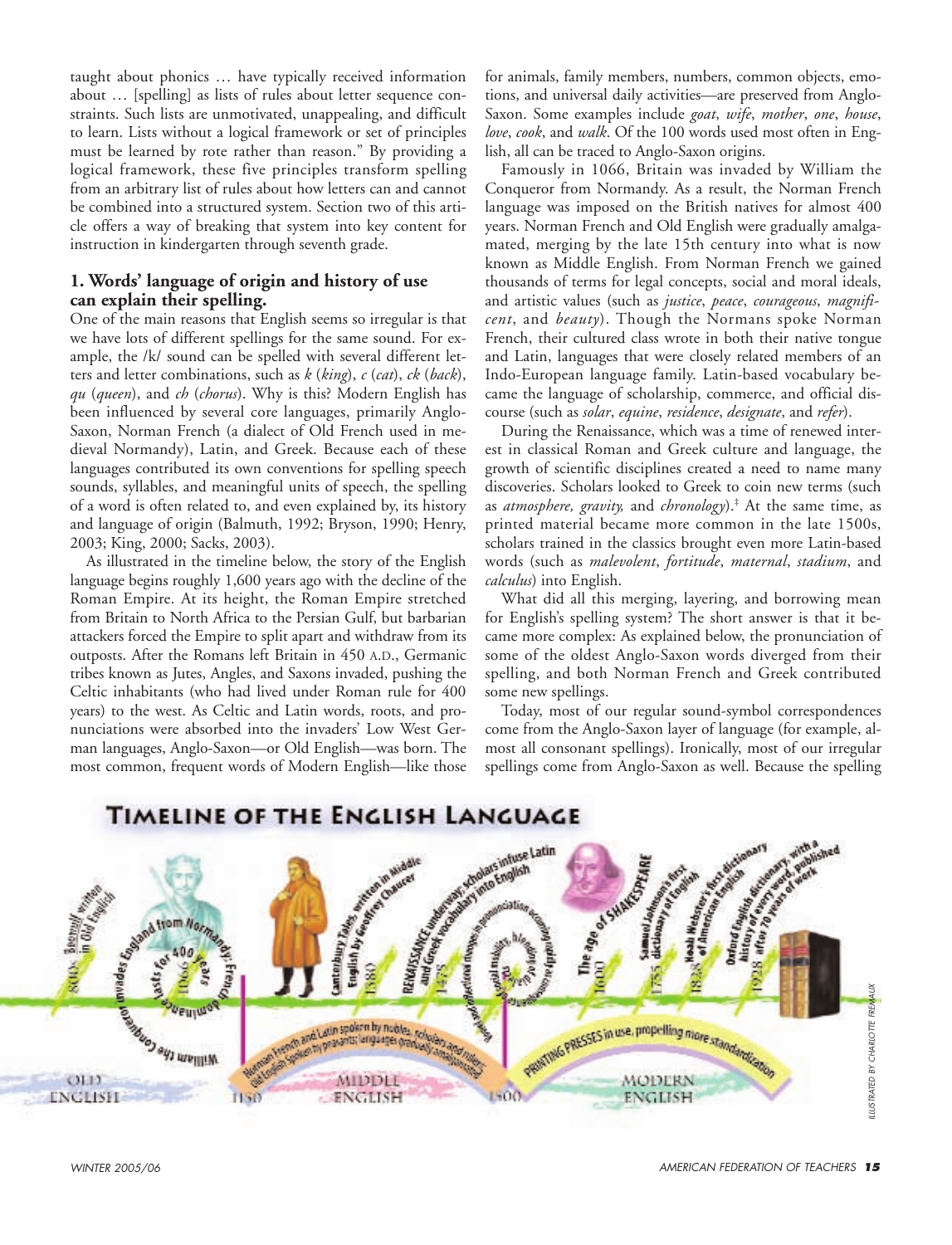of a word usually changes much more slowly than its pronunciation, some of our oldest and most common words (such as *said*, *does*, *friend*, and *enough*) have retained spellings that represent how they were pronounced eight or 10 centuries ago.

Norman French contributed additional sound-symbol correspondences, such as the soft *c* for /s/ as in *justice*, soft *g* for /j/ as in *courage*, *–ge* for /zh/ as in *garage*, *ou* as in *house* (which was *huse* in Old English), *qu* for /kw/ as in *queen* (which was *cwene* in Old English), *–que* for /k/ as in *boutique*, and *–ette* for /ĕt/ as in *baguette*. No new sound-symbol correspondences were contributed by Latin and only a few were adopted from Greek spelling patterns: *y* for /ĭ/ as in *gym*, *ph* for /f/ as in *philosophy*, and *ch* for /k/ as in *chorus*.

During and after the Renaissance, however, English adopted words from many other languages—and their spellings were adopted as well (e.g., *barbecue*, *plaza*, *marijuana*, and *chocolate* from Spanish; *bayou*, *gauche*, *ballet*, and *levee* from French; *piano* and *cello* from Italian; *schmooze*, *schmaltz*, and *schlock* from Yiddish). For the most part, these adoptions added words to the English language, but unlike the earlier changes in which spelling patterns were adopted (e.g., from *cwene* to *queen*), they did not affect already established spelling patterns.

The many layers of the English language do make it harder to learn to spell, but they also provide a rich vocabulary: The English language has roughly double the number of words of seemingly comparable languages like German, Spanish, and French. As the lists below show, the layers of languages that merged to form modern English have left us with many words to express our ideas.

|       | <b>Anglo-Saxon Norman French</b> | Latin     | Greek        |
|-------|----------------------------------|-----------|--------------|
| Water |                                  | Aquifer,  | Hydraulic,   |
|       |                                  | aquarium  | Hydroponic   |
|       | Change                           | Transform | Metamorphose |
| Sad   | Morose                           | Depressed | Catatonic    |
| Dead  | Deceased                         | Moribund  |              |

Fortunately, the way English evolved, and particularly the way scholars drew from Latin roots and Greek base words, resulted in many families of words with related meanings and similar spellings such that whole groups of words in Modern English can be learned together with relative ease. For example, as Latin was layered on top of Old English, Latin roots like *dict* (to speak) and *med* (to heal) resulted in families of words like these: *dictum*, *dictionary*, *edict, indict*; *medical*, *medicine*, *remedy*, *remedial*, etc. If you are reading carefully you may be about to protest: These families of words have related meanings and similar spellings, but sometimes their pronunciations are different. This brings us to the next principle.

#### **2. Words' meaning and part of speech can determine their spelling.**

English words are spelled according to both their sounds (phonemes, such as /b/) and their meaningful parts (morphemes, such as the root *dict*).\* In contrast, languages like

The many layers of the English language do make it harder to learn to spell, but they also provide a rich vocabulary.



Spanish and Finnish, for example, use single, consistent letters and letter combinations for sounds; they pretty much stick to the job of representing phonology. Once you know the soundletter correspondences, you can read and write in Spanish or Finnish. That may sound great to a struggling speller, but it comes at a cost: If you encounter a new word, its spelling doesn't give you specific clues as to its meaning. In English, by contrast, if you know what to look for, you can find clues about an unknown word's meaning. The words *credible*, *credit*, *incredulous*, and *incredulity* offer an example—all four share a Latin morpheme *cred*, a root meaning "to believe" that is preserved in spelling. And the last two also share the morpheme *in*, meaning not. The spoken sounds of the words, however, differ considerably. A purely phonetic, sound-by-sound spelling of *incredulous* might be *increjulous*, but then the meaningful relationship between *credible* and *incredulous* would be obscured. With written English, readers who know the Latin morphemes *in* and *cred* may access word meaning directly. Meaning trumps pronunciation in the spelling of hundreds of English words. Here are some additional examples: *anxious*,

<sup>\*</sup>This is why linguists describe English spelling as a morphophonological alphabetic system.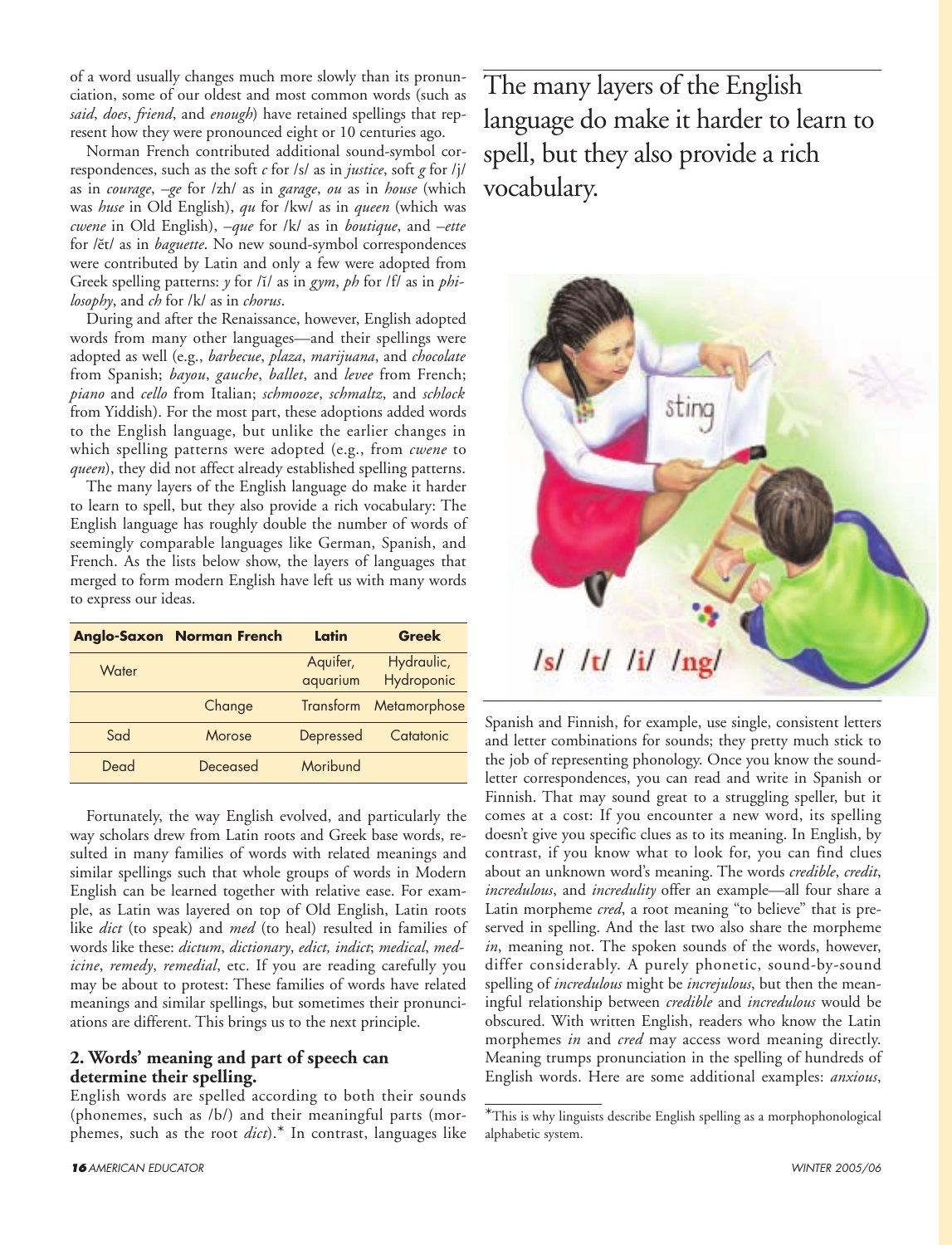# Spelling Instruction: Key Content and Strategies for Kindergarten through Seventh Grade

 $A_{\rm p.~22}^{\rm s}$  explained in the main article (see<br> $\rm p.~22$ ), this brief overview of spelling instruction identifies key content to be emphasized in each grade. It is not, however, exhaustive as to the content that should be introduced or reviewed in each grade.

#### **Kindergarten:**

#### **Phoneme awareness, letter sounds, and letter names.**

Phoneme awareness training helps children in the early stages of learning to spell (Tangel and Blachman, 1995; Uhry and Shepherd, 1993) and helps remediate the problems of poor spellers at any age (Carreker, 2005). A typical activity for developing this skill is direct teaching of all consonant and vowel sounds, which, as you recall from the main article, is different from teaching the letters (Lindamood and Lindamood, 1998; Moats and Rosow, 2002). Other activities include identifying speech sounds (What sound do *you* and *unicorn* start with?), finding examples of words with a given phoneme (Which word ends with /t/, *hummed* or *pitched*?), or reversing the sequence of sounds in a word such as *safe* (*face*). In a "sound workout," children may strengthen their phonemic awareness by placing a chip into a box for each speech sound in a word, saying each sound as the chip is moved, or stretching out a finger for each sound that is articulated.

| "sting" |        | ್ರಾ |     |  |
|---------|--------|-----|-----|--|
|         | $\sim$ | ÷.  | ng/ |  |

As they are learning the letter sounds, children also need to learn the letter names. In kindergarten, fluency with letter names and forms facilitates spelling and is an indicator that children are

likely to develop oral reading fluency. Letters should be taught directly and systematically. Older poor spellers should be asked to write the alphabet in order, accurately, and quickly. (Allen 2005, describes multi-sensory techniques and activities in detail for students in the primary grades.)

#### **Grade 1:**

#### **Anglo-Saxon regular consonant and vowel phoneme-grapheme correspondences.**

Spelling by explicit phoneme-grapheme mapping (Berninger et al., 1998; Ehri, 1998; Grace, in press; Moats, 2004) requires the learner to match the letters/letter combinations in a word to the speech sounds they represent. One approach is to use a simple grid; each box of the grid represents a phoneme. As these examples show, the teacher selects a word and gives children an empty grid with a box for each phoneme. The teacher says the word, then the students repeat it, segment the sounds, and write a grapheme in each box.

*Straight*: In this example, the long a (/ $\bar{a}$ /) is spelled with the four-letter grapheme, *aigh*.



*Crash*: In this example, the *cr* combination stands for two phonemes; the *sh* is a digraph (meaning it represents one phoneme).

|--|

Because it helps fix phonemegrapheme correspondences in children's minds, this technique supports children's spelling, reading, and writing develop-

ment. It should be taught in first grade, but it is also especially helpful with second- and third-grade students who missed the fundamentals in the earlier grades.

#### **Grades 1-3:**

#### **Irregular Anglo-Saxon words.**

Because they are often very old words from Anglo-Saxon whose pronunciation—but not spelling—has changed, high frequency words are more often irregular than lower frequency words with a Latin or other romance-language base (e.g., French). Although instruction in irregular words needs to start early so that children don't memorize the wrong spelling, it should not supersede instruction in the common phoneme-grapheme correspondences. Irregular words are learned most easily by students who already know common phonemegrapheme correspondences and who can explicitly analyze the speech-to-print mapping system. This is because irregular words have some regular correspondences, and also because a good speller makes mental comparisons between what a spelling ought to be and what it is. Awareness of phoneme-grapheme correspondences, regular and irregular, is the "glue that holds the word in memory" (Ehri, 2004, p. 155).

Some suggested methods for teaching irregular words include: a) grouping words with some memorable similarity (e.g., the irregular spelling of *two* may be more memorable if it is grouped with the regular words *twin*, *twice*, and *twenty*; similarly, the irregular words *there* and *where* may be easier to remember if they are learned with the regular word *here*; lastly, some irregular words can be paired on the basis of spelling, pronunciation, and a more indirect connection, as in *their* and *heir,* both referring to posses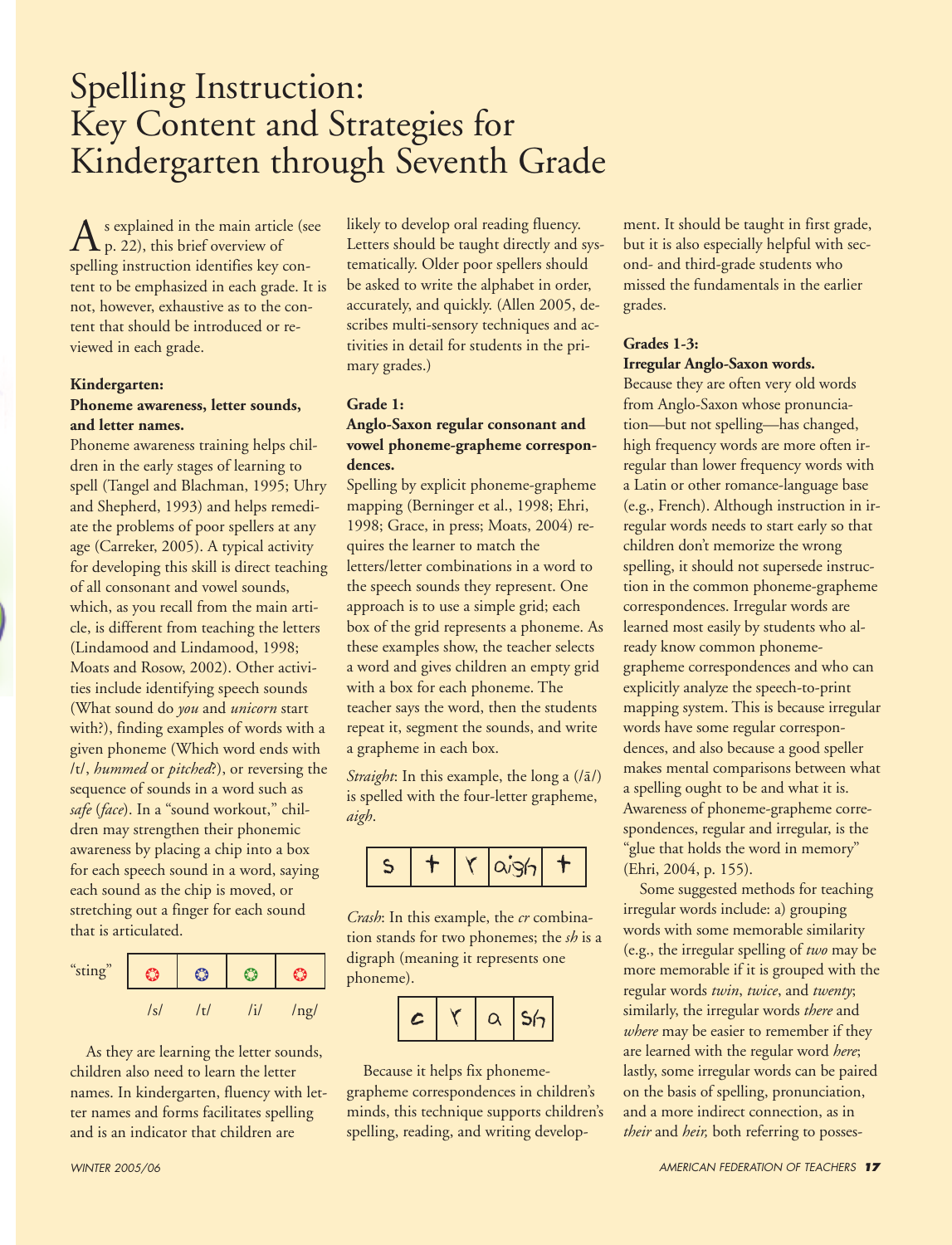sion); b) calling attention to the odd part of the word that must be learned by heart (fr*i*end; d*oe*s); c) using a multisensory memory strategy (Carreker, 2005) that gives the students many ways to repeatedly practice spelling the word (such as copying the word while saying the letters, discussing what is odd about the word, and covering the word and then spelling it aloud); d) using mnemonics (there is *a rat* in sep*arat*e; the princi*pal* is my *pal*); and e) asking the learner to pay very close attention to the letter sequence by visualizing it and recalling it backwards as well as forwards.

I suggest introducing irregular words at the rate of about three to five per week, beginning with words the children write most often (Moats, 2003) and also tend to misspell. If a child learns a basic high frequency word the wrong way, unlearning it once a habit has been formed is more difficult than learning it the right way the first time. Spellings for words such as *they*, *went*, *who*, and *said* should not be "invented" or they will be misspelled *ad infinitum*. If students are very poor spellers, concentrate instruction on words they are most likely to write (Graham, Harris, and Loynachan, 1994).

#### **Grade 2:**

#### **More complex Anglo-Saxon spelling (spelling according to the position of a sound in a word, letter patterns/conventions, and most common inflectional endings).**

Guided discovery with word sorting and teacher questioning is a powerful approach for helping students understand spellings that depend on the position of a sound in a word (Bear, Invernizzi, Templeton, and Johnston, 2000) or established conventions (like *–ve*). For example, the *–ge* and *–dge* pattern for the phoneme /j/ lends itself to word sorting and guided discovery. Instead of telling students the pattern (i.e., when a single syllable word ends in /j/, spell it *–dge* right after a short vowel, and *–ge* right after a long vowel or other consonant), ask them to sort a list of words by the

spellings for /j/ and help them figure out what is going on. Once they see the pattern, they should be ready to learn the rule.

Inflections (*–ed, –s, –es, –ing, –er, –est*, which are also called grammatical suffixes) are morphemes that change the number, person, or tense of the word to which they are added, but they do not change its part of speech. The spelling errors in fourth- to sixth-grade students' writings frequently concern inflections, especially *–ed* and plural *–s* and *–es* (Apel et al., 2004; Bryant et al., 1997; Moats, 1996). Although inflections are emphasized (and should be mastered) in third grade, they should be introduced in first grade and practiced for several years thereafter. I'll use the suffix *–ed* to explain one teaching strategy. Begin by making students aware of the sounds the *–ed* suffix makes: /d/ as in *banged*; /t/ as in *snacked*; and /id/ as in *lifted*. Next, sort words according to the sound of the past tense ending and explain that only one of the endings (the *–ed* on *lifted*) makes a new syllable. The *–ed* spelling looks as if it spells a whole syllable, but most of the time it does not; thus, those endings are easy to ignore or to misspell. Then, the rules for adding endings must be tackled. There are three major rules in English for adding suffixes to base words: the doubling rule (*hopped*), the drop *–e* rule (*hoped*), and the change *y* to *i* rule (*studied*). These rules should be introduced one at a time, beginning in second grade, and practiced for several years until they are internalized. To teach them, start by decomposing familiar words with inflections by taking off the ending and finding the base word: hoping = *hope* + *ing*; studious = *study* + *ous*; committed = *commit* + *ed.* Then start combining base words and endings.

#### **Grade 3:**

#### **Multisyllable words, including Anglo-Saxon syllabication, compounds, schwa, and most common prefixes and suffixes.**

Although children should begin practicing breaking words into syllables in first

grade, by third grade they should be ready to master syllabication. Children's spelling should be greatly improved if they learn the six basic syllable types and how they affect spelling. For example, once children learn about the open,\* closed, and consonant *–le* syllable types, they can reliably predict when they should double consonants in words that end with a consonant *–le* syllable. When an open syllable is combined with a consonant *–le* syllable—as in *cable*, *bugle*, and *title*—there is no doubled consonant. In contrast, when a closed syllable is combined with a consonant *–le* syllable—as in *dabble*, *topple*, and *little*—a double consonant results.

To teach how to spell multisyllable words, consider beginning with compounds (*catfish*, *hotdog*, *playground*, and *yellowtail*). Compounds offer two big advantages: Children more easily detect their syllables, and the spelling of each base word stays the same.

Multisyllable words bring up the unavoidable problem of schwa (/ə/), the unaccented vowel sound that has been emptied of its identity and can be described as a lazy vowel. Teach children that some vowel sounds have the stuffing taken out of them when they are unaccented. After students spell a word such as *prob-lem*, *a-dept*, or *com-mit*, they can say the word naturally and mark the syllable that has a schwa. Instruction about schwa helps students understand why some words do not sound the way they are spelled—and reminds teachers not to rely exclusively on "spell it by sounding it out" because that strategy is limited with multisyllable words.

Having already learned the common inflectional endings, students should be ready to move on to other common Anglo-Saxon and Latin suffixes (such as *–en*, *–ly*, *–y*, *–ful*, *–less*, and *–ness*) as well as common Anglo-Saxon and Latin prefixes (such as *pre–*, *sub–*, *re–*, *mis–*, and *un–*). Children need to learn to recog-

<sup>\*</sup> Open syllables end with a long vowel sound that is spelled with a single vowel letter (as in *program*); closed syllables have a short vowel and end with a consonant (as in *hostel*).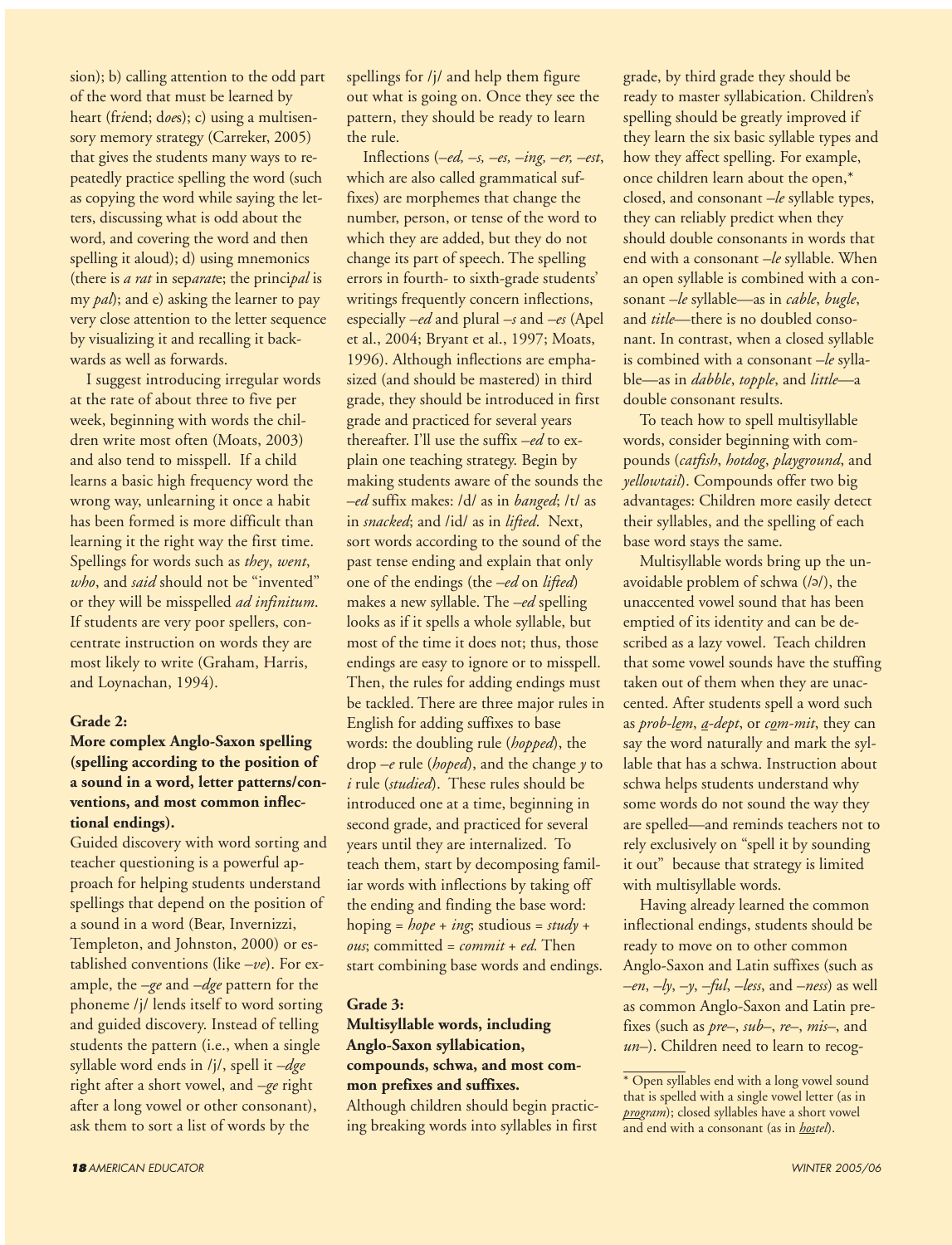Spelling Concept: Super-Duper Construction Zone We have learned that Anglo-Saxon words are built by compounding. Sometimes, Latin and Angle-Saxon word parts and minimid into emagements.

One of this week's spelling words-superla-enture from the Latin prefix super-, which means "over, above, in addition, or on top." The brin superhammes from the Latin bus, meaning 'to be," Superb nieans "to be super"! Superb' (Note that the word is NOT supper ).

Because the word/prefix super- means "nee; above, in addition, or on lop," it is similar in a group of words that are enfed prepositions. A position is a pinec, and the prefix premeans "before." So, a pre-position is a word ployed before something. Prepositions tell us referre staff is. Over, under, by, ba, and in arc all prepositions. There are a sillion Augus-Suban compound words built using prepositions (like overdue). Even though the prefix super- comes from the lotin borgange stream, there are also a zillion compound words. fullt with super-. Are you a supersmart, supercool, supersweet superperson?

> Use a dietionary to find compound words that use the prepositions over and under, and the prefix super- See how many words you can list in ten minutes.

| CIVERAPOWIT<br>overlook<br>avercame.<br>overthrow | underdone.<br>underline.<br>undertake<br>underent.<br>undertow | rapportunuar<br>raportivatiway<br><b>таропытали</b><br>superstar<br>superfine |
|---------------------------------------------------|----------------------------------------------------------------|-------------------------------------------------------------------------------|
| overwhelm                                         | underhand                                                      | supercharged                                                                  |
| overtake                                          | underdog                                                       | supervision                                                                   |
| overlap:                                          | underestimate                                                  | superficial                                                                   |
| overboard                                         | underbrush                                                     | supersede                                                                     |

*This exercise comes from* Spellography*, a program Louisa Moats developed with Bruce Rosow.* Spellography *teaches spelling explicitly and systematically, with concepts building on each other as children progress through the lessons.* Spellography *was designed for fourth- and fifth-graders, but it can also be used with older students in need of remediation. In addition to student workbooks, teacher resource and answer guides are also available. For more information, go to www.sopriswest.com.*

nize these prefixes and suffixes as stable and meaningful word parts and they should begin learning their meanings.

Exercise

#### **Grade 4: Latin-based prefixes, suffixes, and roots.**

Direct teaching about the meaningful parts of words begins with the most common inflections, but then extends to prefixes, suffixes, and roots of Latin origin (Henry, 2003). Prefixes and suffixes have stable spellings and meanings. Suffixes such as *–ly*, *–al*, *–ment*, *–less*, *–ness*, *–ful*, *–ous* also signify the part of speech of the word to which they are added. Roots such as *nat* (to be born) can be studied through families of words, such as *natal, native*, *nation*, *national*, *multinational*, *international*, *nationalistic*, etc. This is especially helpful in grades four through eight to help students develop a larger vocabulary. A sample exercise on the prefix *super-* and

the prepositions *over* and *under* appears on the left**.** Although the relationship between the meaningful parts of a word and the present-day meaning of a word range from transparent, as in *antebellum* (with *ante* meaning *before* and *bellum* meaning *war*), to obscure, as in *apartment* (with *a* meaning *to* or *toward* and *part* meaning *to share* or *part*), the stability of morpheme spellings assists with recall and recognition.

#### **Grades 5-6: More complex Latin-based forms.**

Content words (nouns, adjectives, adverbs, and verbs) in academic text are commonly of Latin origin and composed of prefixes, roots, and/or suffixes. Their study is productive for reading comprehension, spelling, and vocabulary development (Carlisle and Stone, 2005). However, more complex words or word parts derived from Latin often change either the pronunciation or spelling of the prefix and/or root. For example, *collaborate* is related to the root *labor* (to work). The prefix *col* is a changed form of *com* (*with*), designed to blend easily into the root. Many other "chameleon" prefixes operate this way. It's best to organize word study around a common root once prefixes and suffixes are recognized (Henry, 2003; Templeton et al., 1992).

#### **Grades 6-7: Greek combining forms.**

Since the Renaissance, scholars have drawn from the Greek language to name scientific concepts and discoveries. As a result, middle school (and older) students will encounter hundreds of words derived from Greek in math, science, and philosophy texts. Greek word parts work more like compounds than roots. They can be combined more flexibly, as follows: *thermodynamics* and *isotherm*; *psychobiology* and *neuropsychology*; *telephone* and *phonogram*. Their spellings are very consistent, and often use the correspondences *ch* for /k/, *y* for /ĭ/ or /ī/, and *ph* for /f/.

—L.M.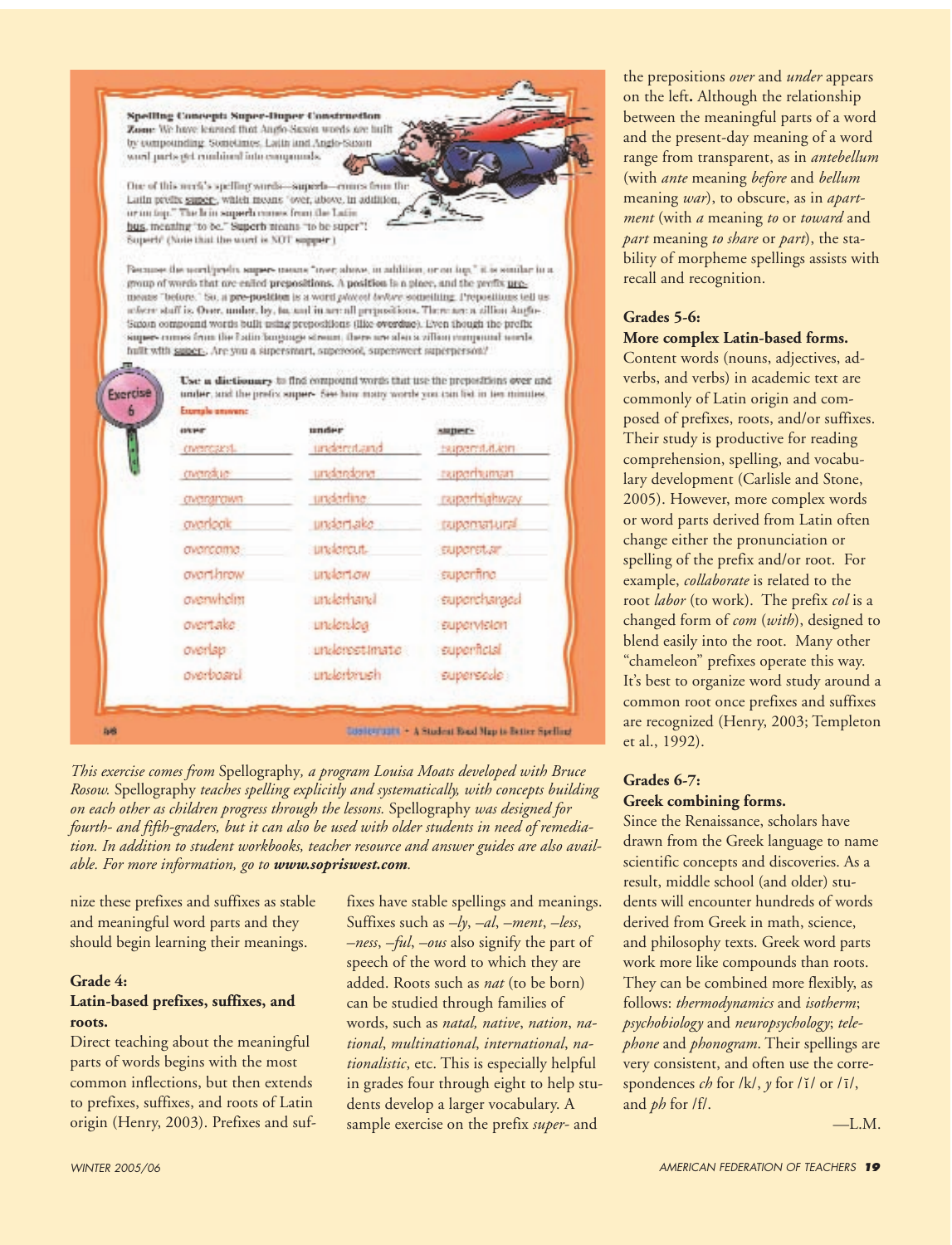*anxiety*; *define*, *definition*; *heal*, *health*; *wild*, *wilderness*; and *rite*, *ritual*. The spelling of the morphemes is constant, but the pronunciation of the morphemes varies.

We've dealt with the two big sources of complexity in English spelling: the layering of various languages as English evolved and the emphasis on meaning instead of sounds. Now it's time to run through the three principles that make English spelling more predictable than you may think it is. These principles provide a framework for understanding those seemingly endless lists of rules that have given English spelling its bad reputation. We'll start with the most straightforward principle and then build up to some odd—but regular—spellings, such as beginning and ending /j/ sounds in *judge*.

#### **3. Speech sounds are spelled with single letters and/or combinations of up to four letters.**

These sound-symbol relationships are known to linguists as phoneme-grapheme correspondences. A phoneme is the smallest speech sound that distinguishes words. The words *beet*, *bit*, *bate*, *bet*, *bat*, *bite*, *but*, *bought*, *boat*, *boot*, and *bout* are all distinguished from one another by one phoneme—the vowel sound. A grapheme is a letter or letter combination that spells a phoneme. Graphemes may be composed of one to four letters, as in the following spellings for the /ā/ phoneme: *cradle*, *maybe*, *feign*, and *weigh*. Although many phonics programs and assessments speak of "letter-sound" correspondences, the mapping system between sounds and symbols in English is more accurately conceptualized the other way around—as a map between phonemes (sounds) and graphemes (the letters that spell those sounds).§ In English, we have just 26 letters to work with—but we have about 40 phonemes (sounds) and more than 250 graphemes (ways to spell those sounds). The lists below provide some examples of the variety of graphemes that can be used to spell a single sound.

| <b>Examples of Graphemes</b> |                                      |                            |  |
|------------------------------|--------------------------------------|----------------------------|--|
| Speech Sound                 | <b>Examples</b>                      | Graphemes                  |  |
| /m/                          | mitt, comb, hymn                     | m, mb, mn                  |  |
| /t/                          | tickle, mitt, sipped                 | t, tt, ed                  |  |
| /n/                          | nice, knight, gnat                   | n, kn, gn                  |  |
| $\frac{1}{\alpha}$           | saw, pause,<br>call, bought          | aw, au, a, ough            |  |
| $/\bar{u}/$                  | moo, tube, blue,<br>chew, suit, soup | oo, u_e, ue,<br>ew, ui, ou |  |

The idea of learning 250 graphemes may seem overwhelming at first, but spreading instruction across several grades makes the task manageable for teachers and students. Most can be learned through direct instruction and practice; some are learned more opportunistically, such as the various spellings for the vowel sound /ū/: *ue*, *ui*, *ew*, *u*, *oo*.

Since the speech sounds in English can be spelled so many ways, how do we know when to use a particular spelling? For those of us who cannot just "absorb" the right spelling as we read, some memorization of spelling rules is helpful, but

mainly we need to practice recognizing and writing groups of words that share a given pattern. "Rules" are often predictable letter sequences that can be learned with a combination of pattern study and memorization. The next two principles provide a framework that makes the patterns a little easier to learn.

#### **4. The spelling of a given sound can vary according to its position within a word.**

Making sense of when to use which grapheme relies in part on the position of the sound in the word. Scribes and dictionary writers invented some of these conventions as our language absorbed new letters, sounds, and words from other languages. As an example, let's focus on the three graphemes most commonly used to spell the phoneme /k/: *c* (*cast*), *k* (*kitty*), and *–ck* (*rock*).\*\* The letter *c* represents /k/ most of the time: It is used in consonant blends (as in *clam*, *craft*, and *scroll*) and is usually used before the vowel letters *a*, *o*, and *u* (as in *catch*, *corncob*, and *cup*). The letter *k* can represent /k/ before any vowel, but it is almost always used before *e*, *i*, and *y* (as in *ketchup*, *kid*, and *kyack*); in these cases, the letter *k* is taking over for *c* because when *c* is followed by *e*, *i*, or *y*, it has its soft sound /s/ (as in *cent*, *city*, and *cycle*). The letters *ck* represent /k/ after a stressed short vowel (as in *nickel*) and at the end of one-syllable words (as in *back*, *rock*, *neck*, and *stuck*).

Not all consonant or vowel spellings are that complex, but the choice of grapheme for a given speech sound is often determined by the speech sound that precedes or follows it. Here's a less complicated example: When the sounds /f/, /l/, or /s/ directly follow a short vowel in one-syllable words, a doubled *f*, *l*, or *s* is used to spell the sound (as in *staff*, *will*, and *grass*). Even vowel spellings, which can seem terribly complicated because they tend to have many graphemes for their short and long sounds, often become more predictable when the position of the vowel sound is considered. For example, /ou/ can be spelled with *ou* or *ow*—it's just a matter of where the /ou/ sound appears. If it is at the beginning of a word, use *ou* (as in *out*). If it is in the middle of a word or syllable, *ou* is usually correct (as in *mouse* and *house*)—except when /ou/ is followed by only a single *n* or *l* (as in *brown* and *howl*). Lastly, if the /ou/ sound is that the end of a word or syllable, use *ow* (as in *cow*).

#### **5. The spellings of some sounds are governed by established conventions of letter sequences and patterns.**

When dictionaries were first written and disseminated, rules for spelling had to be standardized. Scholars like Samuel Johnson and Noah Webster worked to accommodate the norms of the day and give the language more regularity.

To illustrate this principle, we'll examine the spellings for /v/ and /j/. It was not until the 1800s that the letters *j* and *v* were fully welcomed into the English alphabet (Sacks, 2003).

<sup>§</sup> For more detail on the speech-to-print system, see Moats, 2000 or Moats, 2004.

<sup>\*\*</sup>All of these spellings (plus –*c* as in *tonic*) come from the Anglo-Saxon layer of the English language. Three additional spelling for /k/ were adopted as English evolved over the past thousand years: –*que* (*antique*) and *qu* (*quit*) from Norman French and *ch* (*chorus*) from Greek.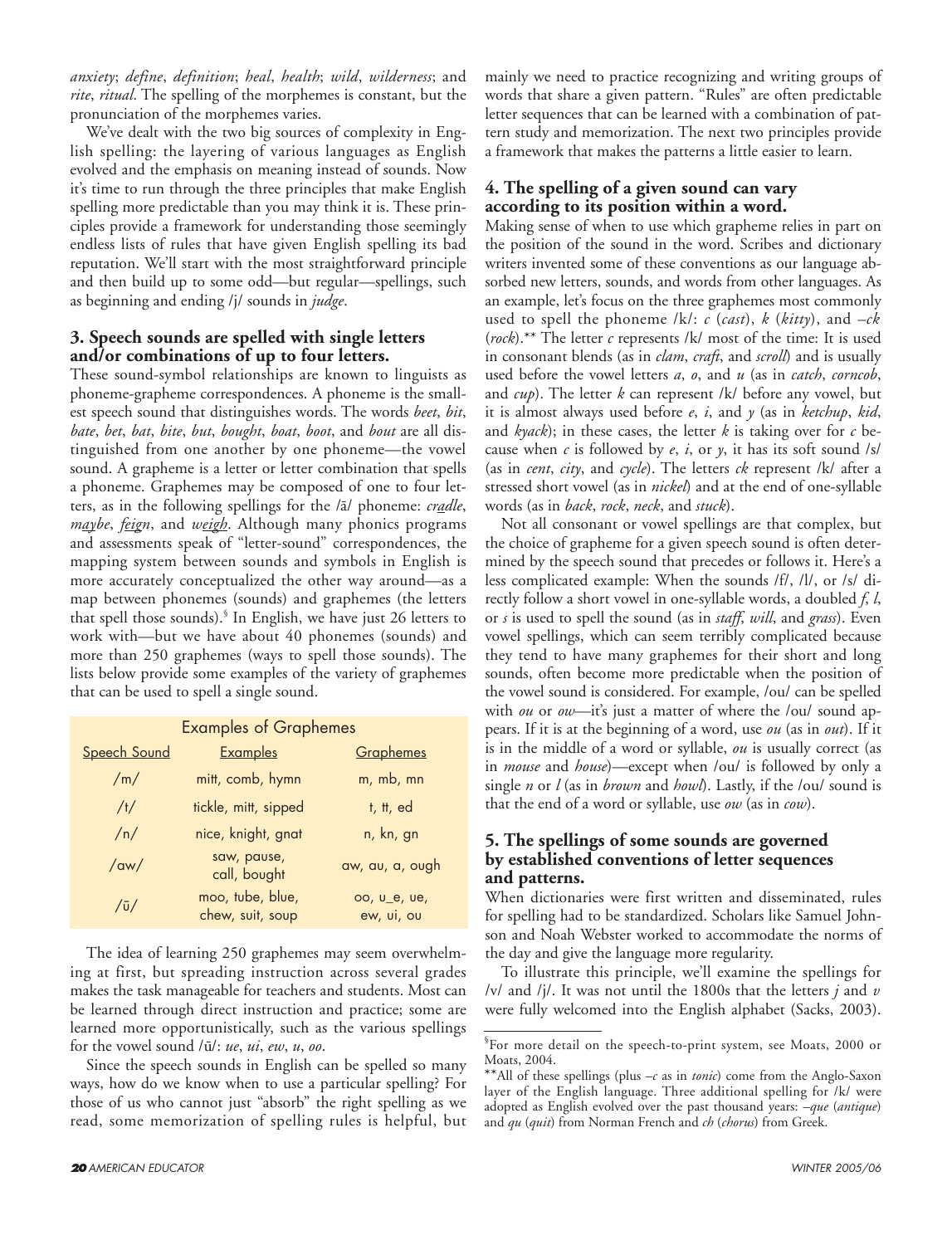Since the speech sounds in English can be spelled so many ways, how do we know when to use a particular spelling?



By then, scribes and writers of dictionaries had determined that English words would not end with those letters because they were easy to visually confuse with *i* and *u*, respectively, the letters from which each was derived. Though it seems odd to us today, that is why the spelling *–ve* is always used when the phoneme /v/ ends an English word; the combination prevents a word from ending in plain *v*. Thus, words with short vowels ending in /v/ (*have*, *give*, *glove*) are "regular" from the standpoint of spelling conventions. Likewise, because *j* is not an option at the ends of words, the speech sound /j/ may be spelled with either *–ge* or *–dge*. English uses *–dge* right after an accented short vowel. Why? Because if it were not for the extra consonant protection of *d*, the letter *e* could reach back over the single consonant *g* and make the vowel say its long vowel sound (*badge*, *nudge* vs. *wage*, *huge*).

Here's another example of a spelling convention: The letter *u* is a marker for the hard /g/ sound in words like *guest* and *guide*. To see why it is necessary, you'll need to know one more example of the previous principle (that the spelling of a sound can be affected by its position in a word). Like the letter *c*,

when  $g$  is followed by  $e$ ,  $i$ , or  $y$ , it has its soft sound  $(i)$  as in *gem*, *gist*, and *gym*). So, in the case of *guest* and *guide*, the letter *u* intervenes between the *g* and the *e* or *i*, requiring the *g* to have its hard /g/ sound.

Conventions like these were developed to help people pronounce words correctly. Consider the differences in pronunciation between these words: *hopping* vs. *hoping*, *hotter* vs. *hotel*, *bubble* vs. *bible*, and *comment* vs. *moment* (Snow et al., 2005). In each pair, the first word has a short vowel sound that is "protected" from being a long vowel sound by the double consonant.

Together, these five principles explain how English can<br>be rich and varied, yet contain words spelled in regular<br>and predictable ways. Virtually every word's spelling<br>can be explained by its language of origin, meaning, an be rich and varied, yet contain words spelled in regular and predictable ways. Virtually every word's spelling can be explained by its language of origin, meaning, and/or sound structure. But, as we've seen with the many ways to spell /k/ and /j/, it's not as if words are simply predictable or not: The predictability of English words exists on a continuum. Only a few phoneme-grapheme correspondences work all of the time (regardless of sound sequence), such as in *that*, *must*, and *pan*. Most of the correspondences are predictable, but are determined by the position of a phoneme in a word and/or a variety of spelling conventions. Yet other correspondences visually represent the meaningful parts of and relationships between words, often at the expense of phoneme-grapheme correspondences. Odd and truly unpredictable spellings, such as *of*, *aunt*, and *does*, are only a small percentage of words in English. But because they are often very common words (coming from Anglo-Saxon), they are used frequently and, as a result, probably contribute to the widespread myth that English is terribly irregular.

### **II. Spelling Instruction**

Five years ago, the National Reading Panel (NRP, 2000) omitted spelling (and writing) from its list of five essential components of a comprehensive reading lesson (which were phonological awareness, phonics, fluency, vocabulary, and comprehension). At the time, the best evidence on spelling indicated that phonological awareness instruction (which covers all levels of the speech sound system, including word boundaries, phonemes, syllables, etc.) improves spelling in first-graders, and that phonics instruction (which is more narrowly focused on the relationship between letters and the sounds) has a positive effect on spelling achievement in the primary grades. As a result, the NRP implied that spelling would develop in response to appropriate reading instruction.

Evidence from a scientific study of literacy published earlier this year, however, challenges at least part of the NRP's assumption: A group of researchers in Houston who followed children from first through fourth grade found that spelling achievement can plummet while reading comprehension holds steady at about the 50th percentile. Mehta et al. (2005) conducted a longitudinal, large-scale study of literacy achievement with 1,342 students in 127 classrooms in 17 high-poverty schools in two urban environments. The study's goal was to determine the extent to which five indicators of literacy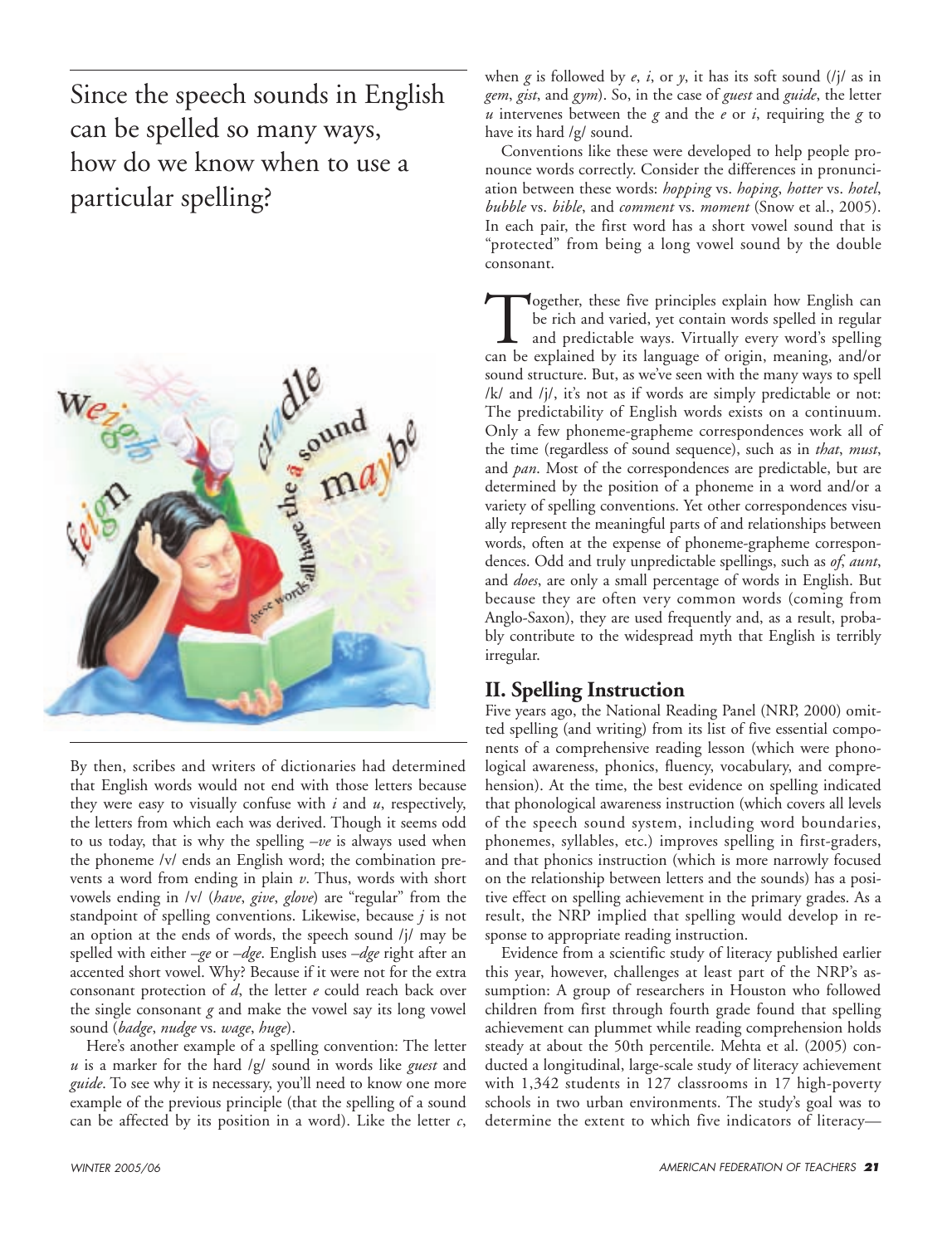word reading accuracy, passage comprehension, spelling, writing, and phonological awareness—were related to or independent of one another in children in grades one through four, and to show how those interrelationships might change at each grade level. With regard to spelling and reading, they found that better spellers tended to be better readers (and vice versa), but that, on average, the children tended to be much better at reading comprehension than at spelling. While the children's passage comprehension scores fluctuated a bit from first to fourth grade, they remained close to average (the 50th percentile). Their spelling scores, however, dropped dramatically (see the table below). Children were learning to read at an average level, but their spelling achievement consistently decreased, dropping significantly below the national average by third grade and continuing to decline in fourth grade.

|         | <b>Passage</b><br><b>Comprehension</b> |                  | <b>Spelling</b> |                  |
|---------|----------------------------------------|------------------|-----------------|------------------|
|         | Standard                               |                  | Standard        |                  |
|         | Score                                  | Percentile       | Score           | Percentile       |
| Grade 1 | 98.47                                  | 47 <sub>th</sub> | 102.52          | 58 <sub>th</sub> |
| Grade 2 | 102.65                                 | 58 <sub>th</sub> | 98.72           | 47 <sub>th</sub> |
| Grade 3 | 99.70                                  | 49th             | 91.31           | 29 <sub>th</sub> |
| Grade 4 | 97.61                                  | 45 <sub>th</sub> | 87.84           | 20th             |

Clearly, we should not assume that progress in reading will necessarily result in progress in spelling. So, how then should spelling be taught? Given English's complexity, teachers cannot hope to cover all of the rules of spelling. Instead, they should focus on teaching the ways in which English spelling is regular and predictable, as well as helping students memorize the most common irregular words. Even with young children, such instruction need not focus just on rules: Spelling can be approached as an exploration of language and then applied in various writing exercises. The less easily a child intuits the structure of words, the more vital is direct, systematic, longterm instruction in how our writing system works (Bailet, 2004). But all children, even those who are predisposed to be good spellers (Pennington et al., 1986), have much to learn about the history, structure, and representation of their own language that will pay off in many other verbal domains.

Research that directly compares or validates specific instructional methods is minimal (Apel et al., 2004; Bailet, 2004). But we do have some solid footing to draw on; research has identified the linguistic proficiencies that are essential to spelling and the developmental phases that children typically progress through as they learn to spell (Ehri, 2004; Moats, 1995; Templeton and Bear, 1992; Treiman and Bourassa, 2000). Drawing on this research, as well as the studies summarized in the introduction about the relationships between spelling, reading, and writing, I've worked with colleagues Bruce Rosow and Ellen Javernick to develop a comprehensive approach to spelling instruction for kindergarten through seventh grade that is designed to complement reading instruction. As Marcia Henry (1997) suggested, every layer of language organization merits attention in the elementary and middle school curriculum. A coherent progression for reading and spelling begins with phoneme awareness training and concludes with the study of Greek combining forms (i.e., the morphemes used in compound words) that are so prevalent in math and science vocabulary (e.g., *neuro*, *psych*, *ology*, and *chloro*). Phoneme awareness training is an obvious place to start, but what may not be so obvious is the importance of introducing young children to higher level content, such as some vowel teams, syllable types, and inflections (i.e., the suffixes, like *–s* and *–ing*, that alter words' number, person, or tense). For example, first-graders should be introduced to the vowelconsonant-*e* syllable type since it appears in so many words they are learning to read and write, but those children may not master this syllable type until second or even third grade. Likewise, older children who are behind in spelling and/or reading may need to return to some lower level content they have not yet mastered. The following list provides the main content that I believe should be emphasized in each grade, but it does not list the years in which content should be introduced or the years in which some content may need to be reviewed. As a general rule, many spelling concepts are introduced early and then are studied in greater depth in later grades.

■ Kindergarten: Phoneme awareness, letter names, and letter sounds

■ Grade 1: Anglo-Saxon regular consonant and vowel phoneme-grapheme correspondences

■ Grades 1-3: Irregular Anglo-Saxon words

■ Grade 2: More complex Anglo-Saxon spelling (spelling according to the position of a sound in a word, letter patterns/conventions, and most common inflectional endings)

■ Grade 3: Multisyllable words, including Anglo-Saxon syllabication, compounds, schwa, and most common prefixes and suffixes

- Grade 4: Latin-based prefixes, suffixes, and roots
- Grades 5-6: More complex Latin-based forms
- Grades 6-7: Greek combining forms

A complete discussion of what needs to be covered in each grade would be much too long for this article, but brief explanations of these topics and some teaching suggestions are presented in the box on page 17. As a general guide for covering the proposed content, about 15-20 minutes daily or 30 minutes three times per week should be allocated to spelling instruction. Application in writing should be varied but continual. While invented spelling helps young children learn more about phoneme-grapheme correspondences and frees them to focus on the ideas they want to write down, students should be expected to correct errors on words they have already studied, whether they do this through reference to a list, word wall, dictionary, or proofreading partner.

*(Continued on page 42)*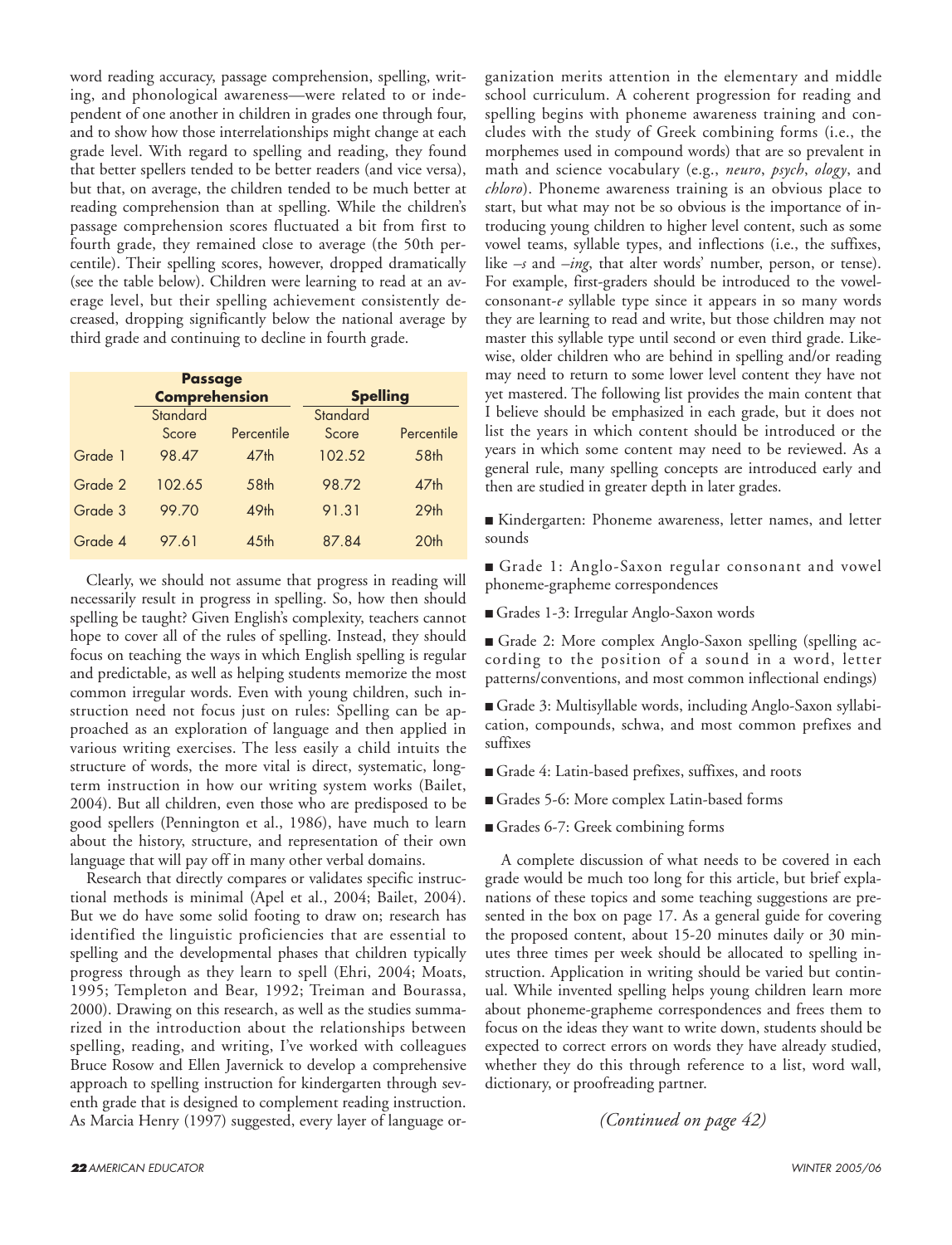# *Spelling Supports Reading*

*(Continued from page 22)*

See pelling instruction may be old fashioned, but its importance has not diminished with computerized spell checkers—and there's no reason to believe that it will diminish in the foreseeable future. Even if spell checkers pelling instruction may be old fashioned, but its importance has not diminished with computerized spell checkers—and there's no reason to believe that it will diminish dramatically, such that they caught virtually all spelling errors and supplied the right word as the first choice, the type of indepth word study described here would still be extremely valuable to students. The benefits go well beyond good spelling: For young children, research clearly indicates that spelling supports learning to read, and for older children, it's likely that learning about the meaningful relationships between words will contribute to vocabulary growth and reading comprehension. The complexity of English gives us seemingly infinite choices among words when we're searching for the right way to express ourselves, and the language's regularity makes reading, speaking, and writing those words an achievable goal.

### **References**

- Allen, K. (2005). Alphabet knowledge: Letter recognition, naming, and sequencing. In J. Birsh (Ed.), *Multisensory teaching of basic language skills*, 2nd Edition, pp. 113-150. Baltimore, Md.: Paul Brookes.
- Apel, K., Masterson, J.J., and Niessen, N.L. (2004). Spelling assessment frameworks. In Stone, C.A., Silliman, E.R., Ehren, B.J., and Apel, K. (Eds.), *Handbook of language and literacy: Development and disorders,* pp. 644-660. New York: Guilford.
- Bailet, L. (2004). Spelling instructional and intervention frameworks. In Stone, C.A., Silliman, E.R., Ehren, B.J., and Apel, K. (Eds), *Handbook of language and literacy: Development and disorders,* pp. 661-678. New York: Guilford.
- Balmuth, M. (1992). *The roots of phonics: A historical introduction.* Baltimore, Md.: York Press.
- Bear, D., Invernizzi, M., Templeton, S., and Johnston, F. (2000). *Words their way* (2nd Edition). Columbus, Ohio: Merrill.
- Bryson, B. (1990). *The mother tongue: English and how it got that way.* New York: Avon Books.
- Berninger, V. Vaughan, K., Abbott, R., Brooks, A., Abbott, S., Reed, E., Rogan, L. and Graham, S. (1998). Early intervention for spelling problems: Teaching spelling units of varying size within a multiple connections framework. *Journal of Educational Psychology, 90,* 587- 605.
- Bryant, P., Nunes, T. and Bindman, M. (1997). Children's understanding of the connection between grammar and spelling. In B. Blachman (Ed.), *Foundations of reading acquisition and dyslexia,* pp. 219-240. Mahwah, N.J.: Erlbaum.
- Carlisle, J.F. and Stone, C.A. (2005). Exploring the role of morphemes in word reading. *Reading Research Quarterly, 40*(4), 428-449.
- Carreker, S. (2005). Teaching spelling. In J. Birsh (Ed.), *Multisensory teaching of basic language skills (2nd Edition)*, pp. 257-295. Baltimore, Md.: Paul Brookes.
- Ehri, L.C. (1998). Grapheme-phoneme knowledge is essential for learning to read words in English. In J.L. Metsala & L.C. Ehri (Eds.), *Word recognition in beginning literacy*, pp. 3-40. Mahwah, NJ: Erlbaum.
- Ehri, L. (2000). Learning to read and learning to spell: Two sides of a

coin. *Topics in Language Disorders, 20*(3), 19-49.

- Ehri, L. (2004). Teaching phonemic awareness and phonics. In P. Mc-Cardle and V. Chhabra (Eds.), *The voice of evidence in reading research,* pp. 153-186. Baltimore, Md.: Brookes Publishing.
- Ehri, L. and Snowling, M.J. (2004). Developmental variation in word recognition. In Stone, C.A., Silliman, E.R., Ehren, B.J., and Apel, K. (Eds.), *Handbook of language and literacy: Development and disorders*, pp. 433-460. New York: Guilford.
- Grace, K. (in press). *Phonics and spelling through phoneme-grapheme mapping.* Longmont, Colo.: Sopris West.
- Graham, S., Harris, K.R., and Loynachan, C. (1994). The spelling for writing list. *Journal of Learning Disabilities, 27* (4), 210-214.
- Hanna, P.R., Hanna, J.S., Hodges, R.E., and Rudorf, E.H., Jr. (1966). *Phoneme-grapheme correspondences as cues to spelling improvement* (USDOE Publication No. 32008). Washington, D.C.: U.S. Government Printing Office.
- Henry, M. (2003). *Unlocking literacy.* Baltimore, Md.: Brookes Publishing.
- Henry, M. (1997). The decoding/spelling curriculum: Integrated decoding and spelling instruction from pre-school to early secondary school. *Dyslexia, 38*, 178-198.
- Kessler, B. and Treiman, R. (2001). Relationships between sounds and letters in English monosyllables. *Journal of Memory and Language, 44,* 592-617.
- King, D. (2000). *English isn't crazy.* Baltimore, Md.: York Press.
- Lindamood, C.H. and Lindamood, P. (1998). *The Lindamood Phoneme Se-*

# *American Educator*

online!

Share *American Educator* without letting your copy out of sight. Easily print articles for your study group, e-mail colleagues links to your favorite arti-



cles, e-mail a letter to the editor, and review the guidelines for submitting your

own article.



Visit **www.aft.org/ pubs-reports/american\_ educator/index.htm**

It's just a click away!